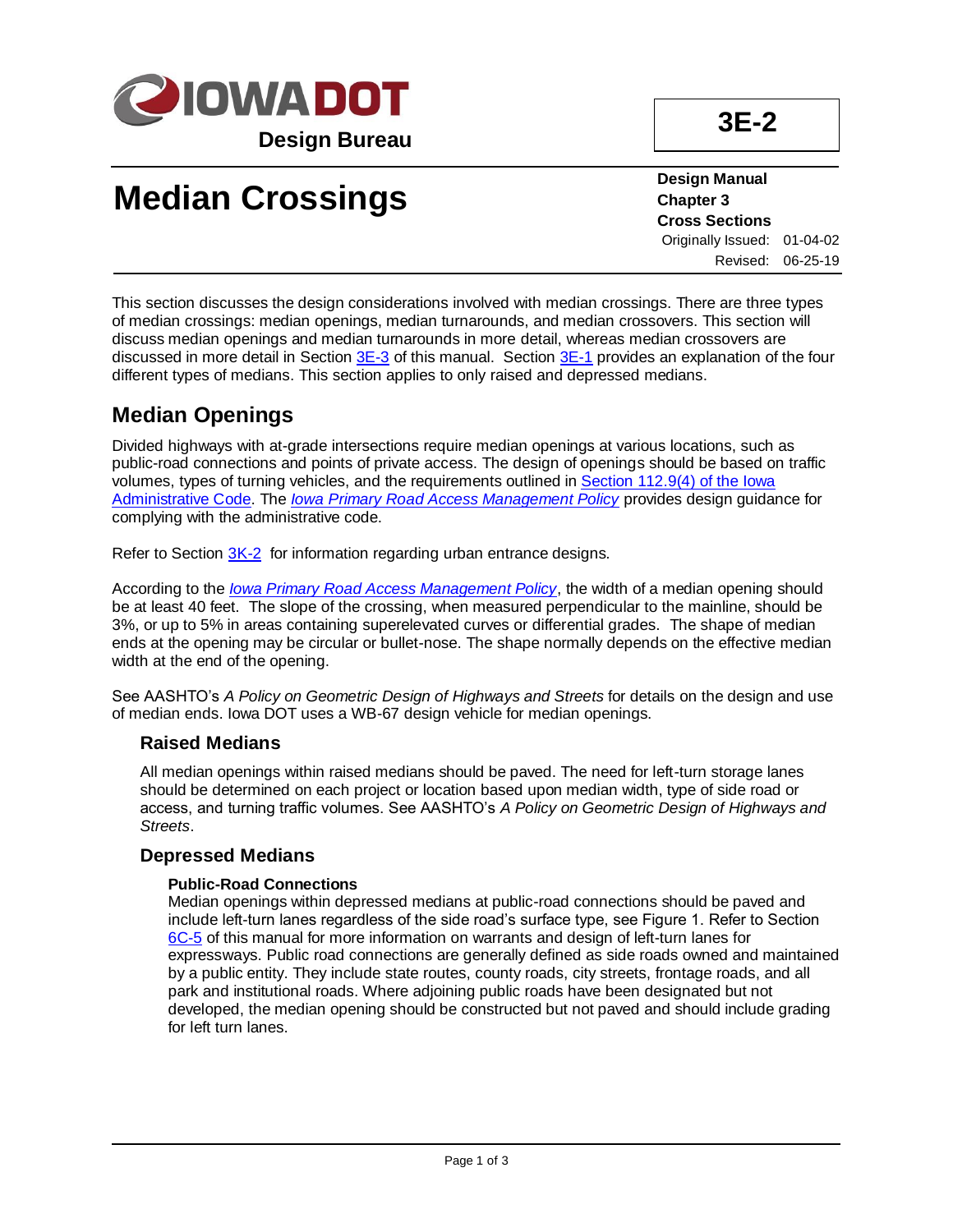

**Figure 1:** Paved surfaced depressed median opening (Side Road).

### **Points of Private Access**

For private points of access the median opening surfacing is designated by the surfacing of the access. Median openings at field entrances should normally be surfaced with granular material. Openings at points of private access should normally be designed without left-turn storage lanes and in no case should an unpaved opening be designed with a left-turn storage lane.



**Figure 2:** Granular surfaced depressed median opening (Field Entrance).



**Figure 3:** Paved surfaced depressed median opening (Paved Entrance).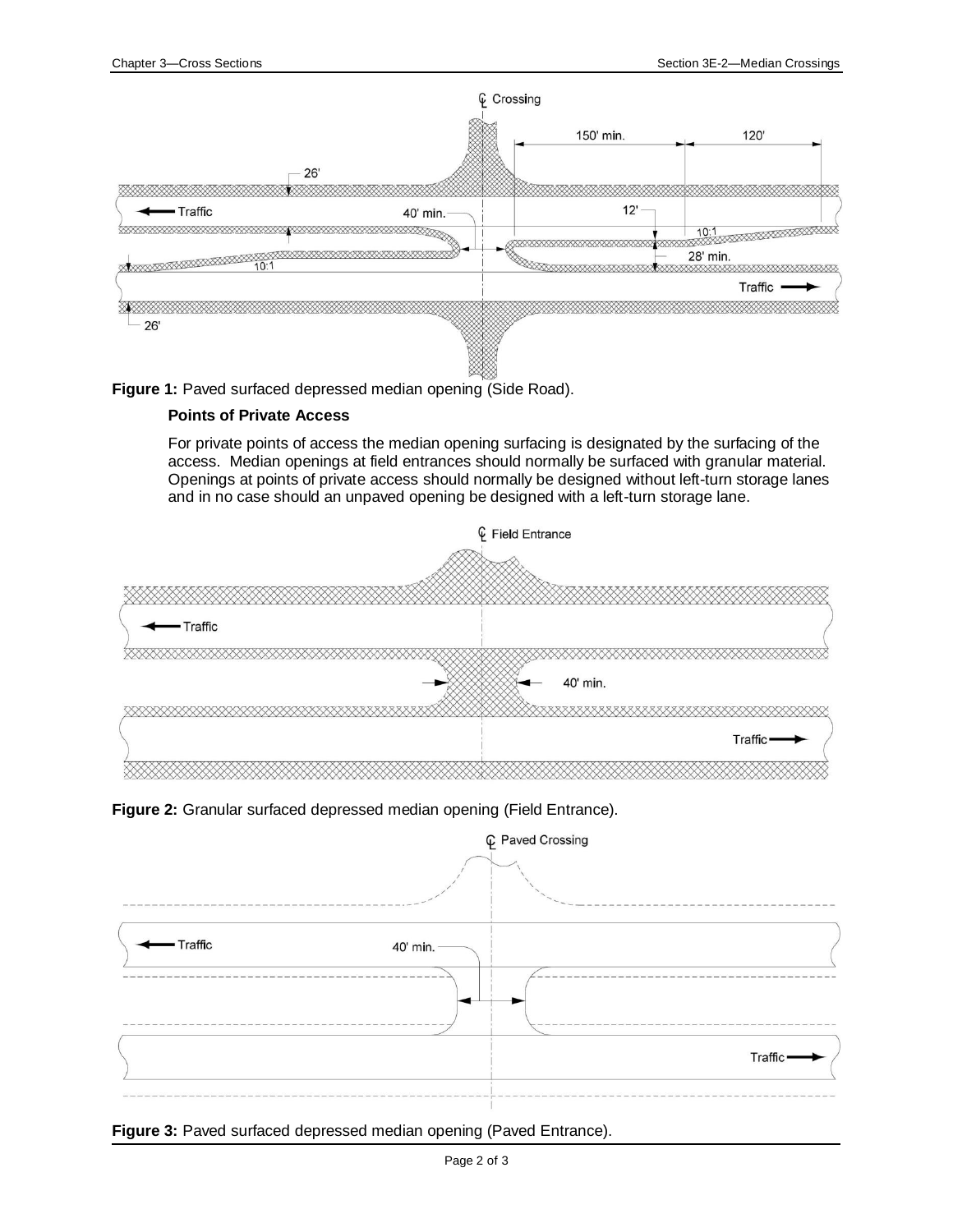## **Median Turnarounds**

Median turnarounds, see Figure 4, are provided at selected locations on divided highways for crossing by authorized vehicles only. Unlike median openings, median turnarounds are not located at at-grade intersections. Two general categories of vehicles use median turnarounds: governmental services vehicles (maintenance, traffic services, and emergency) and law enforcement vehicles. Median turnarounds should be designed with these vehicles in mind.

**NOTE:** To avoid extreme adverse travel for emergency and law-enforcement vehicles, provide emergency turnarounds wherever interchange spacing exceeds 5 miles. Space turnarounds at 3 to 4 mile intervals.



**Figure 4:** Granular median turnaround (facility without full width paved shoulders).

**NOTE:** Federal Highway Administration approval is required to add or remove a median turnaround on the Interstate System.

Other design considerations include:

- Avoid locations within 1,500 ft of any structure or ramp taper.
- Locate in areas where adequate stopping and departure sight distance exists. It is best to use conservative values for stopping sight distance.
- Avoid locations within superelevated curves.
- Choose a turnaround width and radii that are adequate for all authorized user vehicles. Ideally, the median width at the selected location will allow the design vehicle to complete a U-turn maneuver without backing up.
- Use a granular surface.
	- $\circ$  However, on facilities with full width paved shoulders median turnarounds should be paved.
- In no case should curbs or pavement markings be used in a depressed median turnaround.
- If 10:1 side slopes do not all ready exist at the turnaround site, grade the transverse slopes according to Section 3F-3.